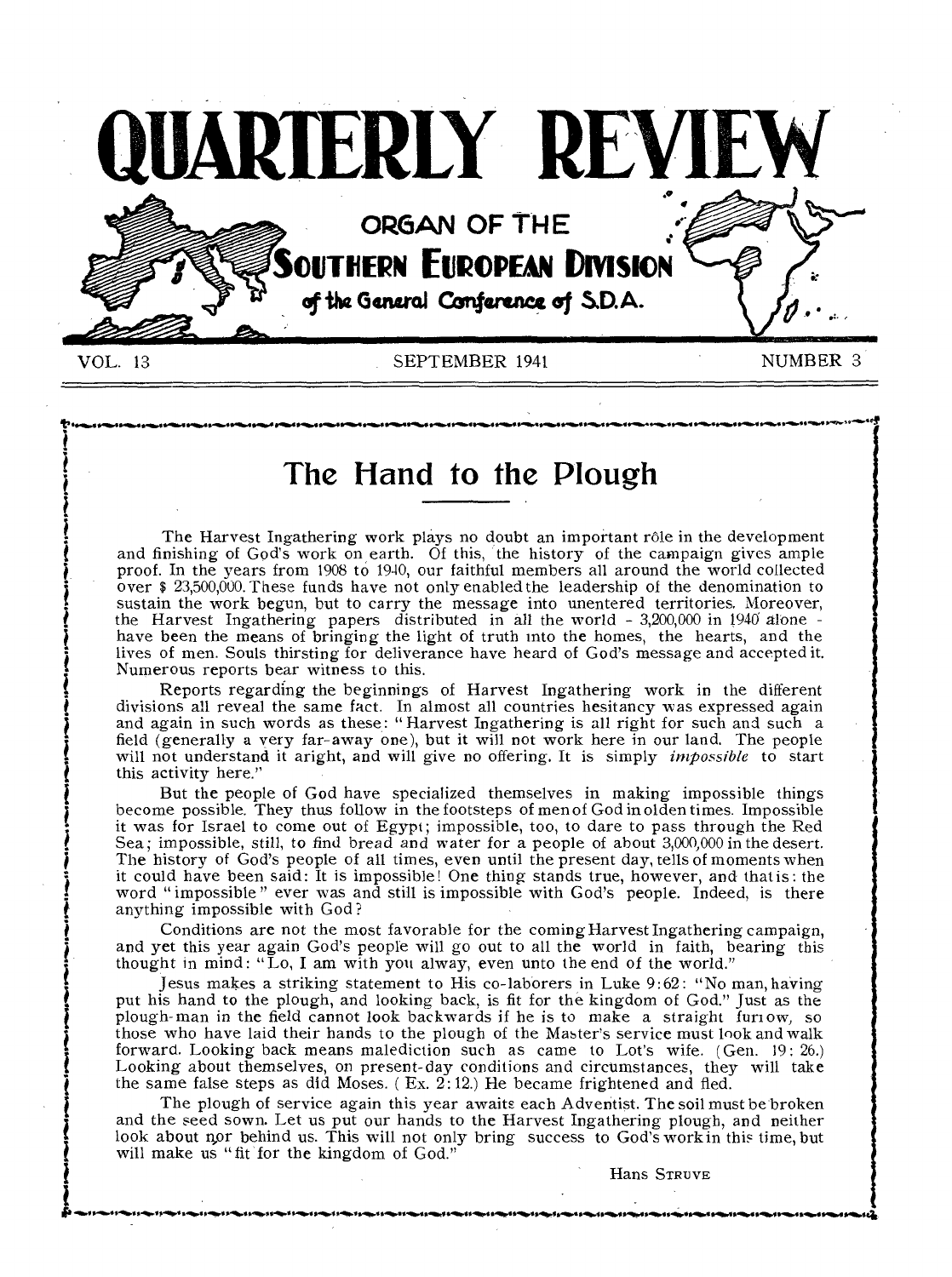# Letters from the Cameroon •

Perhaps the most difficult problem of mission administration in these days of war is that of maintaining contact with the fields. After the fall of France in June, 1940, postal communications practically came to a standstill with most overseas lands. Communication remained possible with North Africa and - though greatly delayed - with the Portuguese territories. Toward the end of 1940, letters also began to filter through from East Africa and the Indian Ocean, but for practically one whole year we were unable to make an exchange of letters with Equatorial Africa. Short cables got through from time to time, but this, of course, was very unsatisfactory. We are glad to say, however, that the situation has greatly improved of late We now know that many of our letters have reached the Cameroon, and two letters written by M. Fridlin, director of the Mission, have reached us. These letters really came through in record time; that is, within three months from date of writing.

Now, here is what we find in Brother Fridlin's letters. First of all he mentions the health of our missionaries. He says:

"We thank God that all our missionary families have remained in a good state of health despite extended service periods. Naturally, after four years of work under the tropical sun, a dangerous dose of fatigue is often apparent ; but the Lord continues to renew our strength as the weeks go by."

Brother Fridlin reports that two of our lady missionaries had to undergo operations last January. This is a severe test to the strength of Europeans in the tropics, but happily both our sisters came through in good shape and are well on the way to complete recovery. Then this word regarding the material situation.

"The cost of living has greatly increased since the beginning of the war. Prices are four to five times higher than a year ago. Stocks of many indispensable articles were soon exhausted, and now most necessities must be shipped to us from America, which means an excessive cost for us. In fact, we must do without many things and consent real sacrifices.

"Our native workers are in great need. They show a magnificent Christian spirit; but to be just toward them, the 15% bonus granted us would be far too little. With double their present salary, it would not be easy for them to get on. We have had to accept restrictions on all sides and the financial problem weighs heavily upon us. We know you in the Division have done everything possible to help us, and we do not wish to complain of our lot. The Lord has provided those things necessary, and He, we know, will not abandon us in a time of need. We hope and trust that our appropriations will come through more regularly in the future."

We feel sure that the Equatorial African Mission henceforth will receive its monthly allowances more regularly. The transfer of funds now has been established on a more satisfactory basis with America, and the Southern European Division will take advantage of this possibility.

Brother Fridlin then turns to the work that is being accomplished. He continues:

"All our missionaries are at their posts. At Batouri, Brethren Z. Yéretzian and P. Bénézech are at work. Brother Curmatureanu is leading out in the Ndoumbi sector. Mrs. Curmatureanu is standing up well to the climate this time. Brethren A. Cosendai and A. Nion are working with me here at Nanga-Eboko, the mission headquarters. Brother Cosendai is director of the Mission school, while Brother Nion cares for the outposts connected- with the Nanga-Eboko station. He also lends a hand in the Bible school, which is well organized at present. Just as far as it is possible, I keep in contact with all the stations. But travel is not an easy thing today. Gasoline has become very rare and costly, and doubly so as we must use the old truck which has become a very thirsty machine. Our new pickup was commandeered by the government.

"However, in spite of all these obstacles, the work is progressing nicely. With the Lord there can be no standing still. There must be advance. As mentioned in our cable, we had 626 baptized members at the end of the first quarter, 1941. The number of our baptized members has almost doubled. Last month (May), I was able to make a trip to Southeast Cameroon. At Metet, where a capable native evangelist has been working for about a year and a half,  $\overline{I}$  was able to baptize  $\overline{3}6$  well-prepared candidates. It has not been possible for me this year to get down to Grand Batanga, on the coast. There, too, according to a report from the native worker, some fifty people are ready for baptism. At Sangmelima and in the region of Akonolinga, a new work gives promise of early success. The first fruits will be gathered within the next few months. Everywhere the work is going forward. We hope to count at least 800 baptized members by the end of this year."

A little farther on, Brother Fridlin has this to say of the school work in the Equatorial African Mission:

"Our schools are getting on quite nicely. Our hardest problem concerns the lack of school supplies. We still have a few note-books, pens, pencils, and chalk, but our stock is dwindling rapidly. Soon there will be nothing left and this will be a serious handicap for our work. Would it not be possible for you to make an appeal to our brethren in America to supply us with these materials at a rate of exchange within our reach? The native boys and girls pay for these materials, but they are more than poor and can pay but very little. We have 2150 students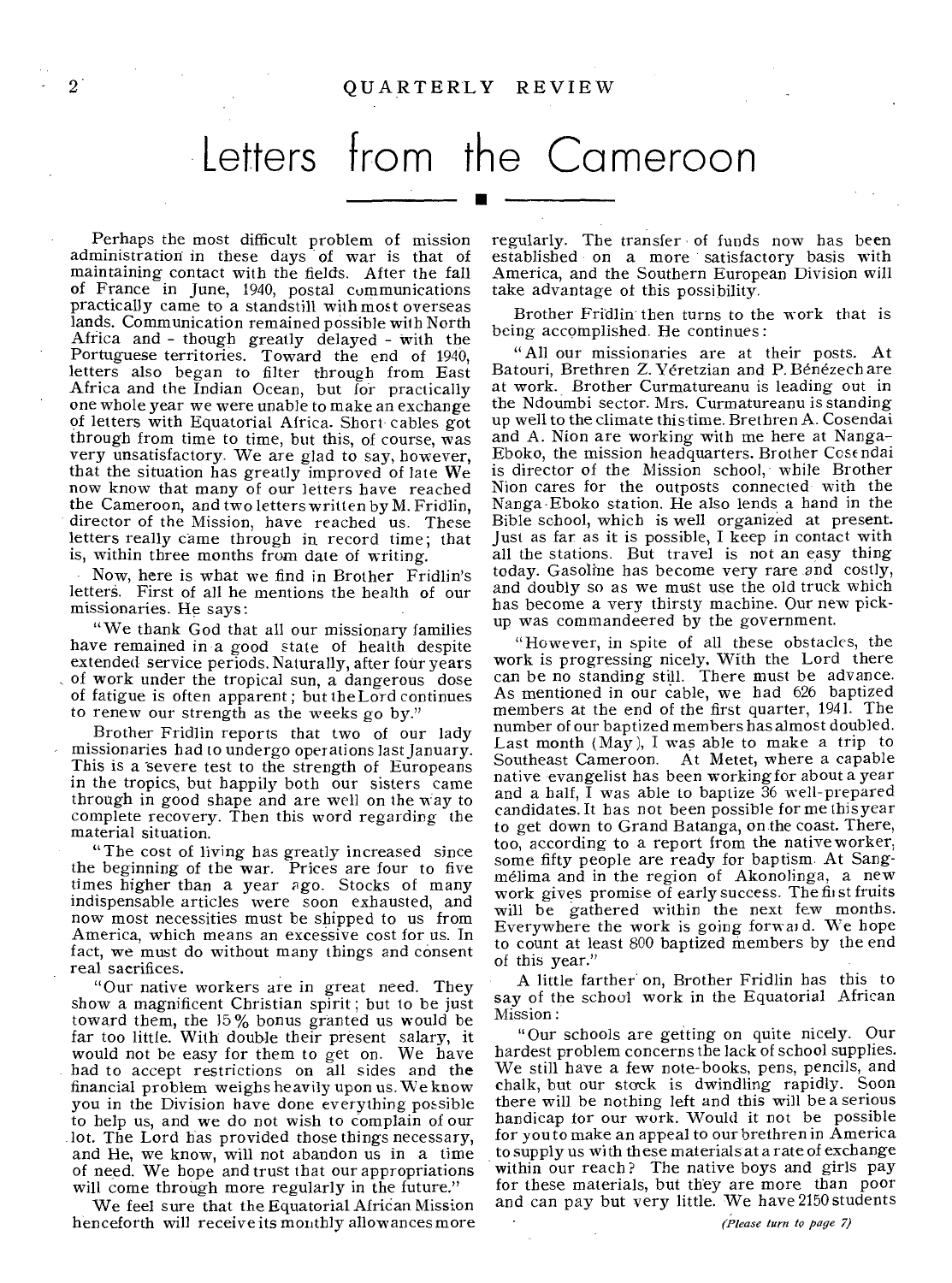| Name of Conference<br>or Mission                                                                                                                                                                                                                                                                                                                                                                                                                                  | ৳<br>Churches<br>Number                                               | Previou<br>Member                                                                                    | Baptism                                                    | ste                                                                               | Letter                                                          | Total Gains                                                   | Apostasy                                     | Death                                                                  | Letter                                            | Total                                                         | Gain<br>Net                                                                                     | Present<br>Membership                                                                                                  | Ord. Ministers                                             | Ministers<br>ű,<br>قت<br>Ż                                                                      | Licentiates<br>Teacher                                              | Evangelists                                                        | Canvassers                                      | orkers<br>₹<br>Other                                                             | ₿<br>Total                                                                            | Number of<br>Sab. Schools                                                                | School<br>Sab.<br>Meml                                                                                      | Average<br>Attendance                                                                             |
|-------------------------------------------------------------------------------------------------------------------------------------------------------------------------------------------------------------------------------------------------------------------------------------------------------------------------------------------------------------------------------------------------------------------------------------------------------------------|-----------------------------------------------------------------------|------------------------------------------------------------------------------------------------------|------------------------------------------------------------|-----------------------------------------------------------------------------------|-----------------------------------------------------------------|---------------------------------------------------------------|----------------------------------------------|------------------------------------------------------------------------|---------------------------------------------------|---------------------------------------------------------------|-------------------------------------------------------------------------------------------------|------------------------------------------------------------------------------------------------------------------------|------------------------------------------------------------|-------------------------------------------------------------------------------------------------|---------------------------------------------------------------------|--------------------------------------------------------------------|-------------------------------------------------|----------------------------------------------------------------------------------|---------------------------------------------------------------------------------------|------------------------------------------------------------------------------------------|-------------------------------------------------------------------------------------------------------------|---------------------------------------------------------------------------------------------------|
| 1                                                                                                                                                                                                                                                                                                                                                                                                                                                                 | $\overline{2}$                                                        | 3                                                                                                    | 4                                                          | 5                                                                                 | 6                                                               | 7                                                             | 8                                            |                                                                        | 9 10 11                                           |                                                               | 12                                                                                              |                                                                                                                        |                                                            | 13 14 15 16                                                                                     |                                                                     | 17 18 19                                                           |                                                 |                                                                                  | 20                                                                                    | 21                                                                                       | 22                                                                                                          | 23                                                                                                |
| 1. SOUTHERN EUR. DIV.                                                                                                                                                                                                                                                                                                                                                                                                                                             |                                                                       |                                                                                                      |                                                            |                                                                                   |                                                                 |                                                               |                                              |                                                                        |                                                   |                                                               |                                                                                                 |                                                                                                                        | 6                                                          | 6                                                                                               | 8                                                                   |                                                                    |                                                 |                                                                                  | 20                                                                                    |                                                                                          |                                                                                                             |                                                                                                   |
| 2. FRANCO-BELGIAN U. C.<br>3. Belgian<br>Conference<br>East France<br>$\,$<br>4.<br>5.<br>North »<br>ъ<br>6.<br>South<br>×                                                                                                                                                                                                                                                                                                                                        | 13<br>15<br>15<br>28<br>$\overline{\mathrm{m}}$                       | 612<br>438<br>764<br>616<br>2430                                                                     | 4<br>$\ddot{\phantom{a}}$                                  |                                                                                   | 30<br>30                                                        | 34<br>34                                                      | 1<br>5                                       | $\mathbf{2}$<br>3                                                      | 16<br>17                                          | 6<br>19<br>25                                                 | -6<br>15<br>9                                                                                   | 606<br>438<br>764<br>631<br>2439                                                                                       | 5<br>4<br>4<br>$\ddot{\bullet}$<br>$\overline{22}$         | 6<br>3<br>4<br>8<br>24                                                                          | 6<br>5<br>6<br>27                                                   |                                                                    | 10<br>13<br>23                                  |                                                                                  | 14<br>25<br>13<br>13<br>31<br>96                                                      | 17<br>15<br>15<br>25<br>$\overline{72}$                                                  | 655<br>398<br>450<br>561<br>2064                                                                            | 517<br>274<br>300<br>460.<br>1551                                                                 |
| 7. JUGOSLAVIAN UNION CONF.<br>8. Danube Conference<br>9.<br>Sava<br>$\blacktriangleright$<br>10. Morava<br>×<br>$\mathbf{u}$ , and $\mathbf{u}$ , and $\mathbf{u}$                                                                                                                                                                                                                                                                                                | 67<br>48<br>31<br>146                                                 | 1764<br>1041<br>1058<br>3863                                                                         | 37<br>$37 - 18$                                            | 18<br>$\overline{\phantom{0}}$                                                    | —                                                               | 55<br>55                                                      | 36<br>36                                     | 7<br>$\overline{\mathcal{L}}$                                          | 10<br>10                                          | 53<br>53                                                      | $\mathbf 2$<br>--                                                                               | 1764<br>1043<br>1058<br>2 3865                                                                                         | $\overline{2}$<br>6<br>6<br>4<br>18                        | $\overline{2}$<br>1<br>$\boldsymbol{2}$<br>ı<br>6                                               | 3<br>2<br>3<br>8                                                    |                                                                    | 17<br>22<br>23<br>62                            | $\overline{\phantom{0}}$<br>$\overline{\phantom{m}}$<br>$\overline{\phantom{a}}$ | 4<br>27<br>32<br>31<br>$\overline{91}$                                                | 71<br>71<br>42<br>184.                                                                   | 2240<br>1622<br>1376<br>5238                                                                                | 1776<br>. 729<br>1042<br>3547<br>$\ddot{\phantom{a}}$                                             |
| 11. RUMANIAN UNION CONF.<br>Muntenia Conference<br>12.<br>13.<br>North Moldova »<br>Transylanvian »<br>14.<br>Oltenia-Banat<br>15.<br>$\rightarrow$<br>16.<br>Dunarea                                                                                                                                                                                                                                                                                             | 116<br>54<br>57<br>86<br>62<br>375                                    | $5705$ .<br>1806<br>1547<br>2351<br>1964<br>13373                                                    |                                                            |                                                                                   |                                                                 |                                                               | NO REPORT                                    |                                                                        |                                                   |                                                               |                                                                                                 | 5705<br>1806<br>1547<br>2351<br>1964<br>13373                                                                          | 6<br>18<br>8<br>7<br>13<br>11<br>63                        | 3<br>2<br>$\frac{1}{2}$<br>9                                                                    | 3<br>4<br>1<br>16                                                   |                                                                    | 23<br>16<br>33<br>7<br>7<br>86                  | -<br>$\overline{\phantom{0}}$<br>$\overline{\phantom{0}}$<br>÷                   | 12<br>47<br>27<br>42<br>$\frac{25}{21}$<br>174                                        | 53<br>60<br>86<br>62                                                                     | 116 8543<br>2896<br>2145<br>3131<br>2729<br>377 19444                                                       | 5608<br>995<br>1439<br>2189<br>855<br>11086                                                       |
| 17. SWISS UNION CONFERENCE.<br>German Swiss Conference<br>18.<br>19. Léman<br>$\mathbf{H}$<br>$\sim$ $\sim$ $\sim$ $\sim$                                                                                                                                                                                                                                                                                                                                         | 35<br>20<br>55                                                        | 1409<br>1033<br>2442                                                                                 | 14<br>26<br>40                                             | 1<br>1                                                                            | 1<br>4<br>5                                                     | 16<br>30<br>46                                                | $\mathbf{11}$<br>2<br>13                     | 3<br>5<br>8                                                            | $\mathbf{2}$<br>з<br>$\overline{5}$               | 16<br>10<br>26                                                | 20<br>20                                                                                        | 1409<br>1053<br>2462                                                                                                   | 3<br>8<br>7<br>18                                          | 3<br>z<br>6                                                                                     | 5<br>$\overline{12}$                                                |                                                                    | 20<br>12<br>32                                  | 4<br>$\overline{\phantom{m}}$<br>4                                               | 4<br>40<br>28<br>$\overline{72}$                                                      | 35<br>25<br>60                                                                           | 1314<br>779<br>2093                                                                                         | 634<br>596<br>1230                                                                                |
| 20. HUNGARIAN UNION CONFERENCE<br>Central Hungarian Conference<br>21.<br>East Hungarian<br>22,<br>$\pmb{\varkappa}$<br>23.<br>West Hungarian<br>$\cdots$<br>24.<br>Transylvanian<br>n<br>.                                                                                                                                                                                                                                                                        | 35<br>50<br>24<br>86<br>195                                           | 1302<br>1395<br>512<br>2724<br>5933                                                                  | 30<br>50<br>$\overline{\phantom{a}}$<br>48<br>128          | 6<br>4<br>40<br>50                                                                | 14<br>-7<br>29<br>17<br>67                                      | 50<br>61<br>29<br>105<br>245                                  | 27<br>25<br>-1<br>9 14<br>62 28              | 3<br>9<br>$\overline{\mathbf{2}}$                                      | 38<br>19<br>1<br>5<br>63 153                      | 68<br>53<br>4<br>28                                           | $-18$<br>8<br>25<br>17<br>$9\overline{2}$                                                       | 1284<br>1403<br>537<br><b>2801</b><br>6025                                                                             | 5<br>4<br>8<br>6<br>10<br>$\overline{33}$                  | 6<br>5<br>1<br>2<br>14                                                                          | 3<br>2<br>1<br>6                                                    |                                                                    | 18<br>12<br>10<br>14<br>54                      | 3<br>$\frac{2}{2}$<br>$\mathbf{1}$<br>1<br>9                                     | 8<br>33<br>29<br>18<br>28<br>116                                                      | 36<br>53<br>23<br>86<br>198                                                              | 1267<br>1428<br>$-506$<br>3124<br>6325                                                                      | 901<br>1124<br>506<br>3100<br>5631                                                                |
| 25. PORTUGUESE UNION MISSION<br>Portuguese Conference<br>26.<br>Madeira Mission<br>27.<br>28.<br>Cape Verde Islands Mission<br>Azores Mission<br>29.<br>Saint Thomas Mission<br>30.                                                                                                                                                                                                                                                                               | 8<br>1<br>-1<br>1<br>1<br>12                                          | 500<br>84<br>45<br>29<br>27<br>685                                                                   | 14<br>4<br>$\overline{2}$<br>20                            |                                                                                   | 1<br>1                                                          | 15<br>4<br>2<br>21                                            | 4<br>4                                       | 3<br>3                                                                 | 3<br>4<br>7                                       | 10<br>4<br>14                                                 | 5<br>--4<br>$\overline{4}$<br>2<br>7 <sup>1</sup>                                               | 505<br>84<br>41<br>33<br>29<br>692                                                                                     | 1<br>3<br>1<br>1<br>1<br>7                                 | $\bf 2$<br>$\overline{\phantom{0}}$<br>1<br>3                                                   | 4<br>1<br>6                                                         |                                                                    | $\overline{5}$<br>5                             |                                                                                  | $\boldsymbol{2}$<br>11<br>$\frac{2}{2}$<br>$\boldsymbol{2}$<br>$\boldsymbol{2}$<br>21 | 8<br>ı<br>$\frac{2}{1}$<br>I<br>13                                                       | 592<br>93<br>45<br>53<br>45<br>828                                                                          | 627<br>$\substack{77 \\ 70}$<br>46<br>45<br>865                                                   |
| 31. ITALIAN UNION MISSION<br>32. North Italian Mission<br>33.<br>South<br>.                                                                                                                                                                                                                                                                                                                                                                                       | 14<br>17<br>31                                                        | 485<br>435<br>920                                                                                    | 18<br>16<br>34                                             | 1<br>$\overline{\phantom{m}}$<br>$\mathbf{I}$                                     | 7<br>19<br>$26\,$                                               | 26<br>35<br>61                                                | 2<br>$\overline{5}$                          | 3 <sup>2</sup><br>$\overline{2}$                                       | 5<br>19<br>24                                     | 24<br>$\overline{31}$                                         | 19<br>11<br>$\overline{30}$                                                                     | 504<br>446<br>950                                                                                                      | 2<br>6<br>7<br>$\overline{15}$                             | 1<br>2<br>1<br>4                                                                                | 2<br>3<br>9                                                         | $\overline{\phantom{a}}$                                           | 8<br>9<br>17                                    | $\overline{\phantom{a}}$                                                         | 7<br>18<br>20<br>45                                                                   | 20<br>19<br>39                                                                           | 586<br>629<br>1215                                                                                          | 430<br>598<br>1028                                                                                |
| 34. NORTH AFRICAN UNION MISS<br>Algerian Mission<br>35.<br>Moroccan<br>36.<br>$\bullet$<br>.<br>37.<br>Tunis<br>$\lambda$                                                                                                                                                                                                                                                                                                                                         | 9<br>4<br>1<br>14                                                     | 251<br>78<br>44<br>373                                                                               | 8<br>5<br>13                                               |                                                                                   | 2<br>2                                                          | 10<br>5<br>15                                                 | 3<br>3<br>6                                  |                                                                        | $\boldsymbol{2}$<br>3<br>2<br>7                   | 5<br>6<br>2<br>13                                             | 5<br>$-1$<br>$-2$<br>2                                                                          | 256<br>77<br>42<br>375                                                                                                 | 4<br>ı<br>1                                                | ı<br>$\boldsymbol{2}$<br>$\overline{2}$<br>1<br>5                                               | 1<br>5<br>1<br>1<br>8                                               |                                                                    | 7<br>1<br>1                                     |                                                                                  | $\mathbf{2}$<br>18<br>5<br>4<br>29                                                    | 15<br>4<br>3<br>22                                                                       | 269<br>99<br>26<br>394                                                                                      | 208<br>90<br>21<br>$\overline{319}$                                                               |
| 38. INDIAN OCEAN UNION MISS.<br>Madagascar<br>39.<br>Mission<br>40.<br>Mauritius<br>$\mathbf{v}$<br>Seychelles<br>41.<br>"<br>Réunion<br>42.<br>≯                                                                                                                                                                                                                                                                                                                 | 21<br>11<br>$\boldsymbol{2}$<br>$\boldsymbol{2}$                      | 466<br>619<br>61<br>37                                                                               | 27<br>7                                                    |                                                                                   | з                                                               | 30<br>7                                                       | 2<br>3                                       | 10                                                                     | 2                                                 | 14<br>3                                                       | 16<br>$\overline{\phantom{0}}$<br>4                                                             | 482<br>619<br>61<br>41                                                                                                 |                                                            | $\boldsymbol{2}$<br>ı<br>4<br>4<br>2<br>3<br>1<br>-<br>1<br>-                                   | 5<br>9<br>5<br>3<br>2                                               | 2                                                                  | 4                                               | 1                                                                                | 9<br>23<br>10<br>4<br>3                                                               | 23<br>$\frac{22}{2}$<br>2                                                                | 1198<br>748<br>85<br>75                                                                                     | 934<br>533<br>67<br>66                                                                            |
| 43. SPANISH MISSION                                                                                                                                                                                                                                                                                                                                                                                                                                               | 36<br>10                                                              | 1183<br>308                                                                                          | 34<br>منعد                                                 | ı                                                                                 | 3                                                               | 37<br>ı                                                       | 5<br>26                                      | 10<br>1                                                                | 2                                                 | 17<br>27                                                      | 20<br>$-26$                                                                                     | 1203<br>282                                                                                                            |                                                            | -8<br>10<br>2                                                                                   | 24<br>6                                                             | 2                                                                  | 4                                               | 1                                                                                | 49<br>8                                                                               | 49<br>12                                                                                 | 2106<br>282                                                                                                 | 1690<br>200                                                                                       |
| 44. ETHIOPIAN MISSION                                                                                                                                                                                                                                                                                                                                                                                                                                             | 8                                                                     | 423                                                                                                  |                                                            |                                                                                   |                                                                 |                                                               |                                              |                                                                        |                                                   |                                                               |                                                                                                 | 423                                                                                                                    |                                                            | $\iota$ 1                                                                                       | 4                                                                   |                                                                    |                                                 |                                                                                  | 6                                                                                     | 2                                                                                        | 92                                                                                                          | 83                                                                                                |
| 45. EQUAT. AFRIC. MISS.                                                                                                                                                                                                                                                                                                                                                                                                                                           | 3                                                                     | 682                                                                                                  |                                                            |                                                                                   |                                                                 |                                                               |                                              |                                                                        |                                                   |                                                               |                                                                                                 | 682                                                                                                                    |                                                            | $3\quad 2$                                                                                      | 14                                                                  | 34                                                                 |                                                 |                                                                                  | 53                                                                                    | 50                                                                                       | 4036                                                                                                        | 4068                                                                                              |
| 1. Southern European Division<br>2. Franco-Belgian Union Conference<br>3. Jugoslavian<br>4. Rumanian<br>×<br>5. Swiss<br>$\overline{\phantom{a}}$<br>6. Hungarian<br>×<br>D<br>7. Portuguese<br>Mission<br>$\overline{\phantom{a}}$<br>8. Italian<br>,<br>»<br>9. North African<br>))<br>$\boldsymbol{\mathcal{R}}$<br>10. Indian Ocean<br>y)<br>э<br>11. Spanish Mission<br>12. Ethiopian Mission<br>13. Equat. African<br>ъ<br>Totals for the 2nd quarter 1941: | 71<br>146<br>375<br>55<br>195<br>12<br>31<br>14<br>36<br>10<br>8<br>3 | 2430<br>3863<br>13373<br>2442<br>5933<br>685<br>920<br>373<br>1183<br>308<br>423<br>682<br>956 32615 | 4<br>37<br>40<br>128<br>20<br>34<br>13<br>34<br>310 71 134 | 18<br>-1<br>50<br>$\overline{\phantom{a}}$<br>-1<br>$\overline{\phantom{m}}$<br>ı | 30<br>$\overline{\phantom{a}}$<br>5<br>67<br>-1<br>26<br>2<br>3 | 34<br>55<br>46<br>245<br>21<br>61<br>15<br>37<br>1<br>515 162 | 5<br>36<br>13<br>62 28<br>4<br>5.<br>6<br>26 | 3<br>7<br>- 8<br>-3<br>2<br>$\equiv$<br>5 10<br>$\mathbf{1}$<br>o2 135 | 17<br>10<br>5<br>7<br>24<br>7<br>$\boldsymbol{2}$ | 25<br>53<br>26<br>63 153<br>14<br>31<br>13<br>17<br>27<br>359 | 9<br>$\boldsymbol{2}$<br>-<br>20<br>92<br>7<br>30<br>$\boldsymbol{2}$<br>20<br>26<br>--<br>-156 | RECAPITULATION<br>2439<br>3865<br>13373<br>2462<br>6025<br>692<br>950<br>375<br>1203<br>282<br>423<br>682<br>32771 205 | 6<br>22<br>18<br>63<br>18<br>33<br>7<br>15<br>7<br>10<br>2 | 6<br>24<br>6<br>9<br>6<br>14<br>3<br>4<br>5<br>8<br>--<br>$\mathbf{1}$<br>1<br>2<br>3<br>88 148 | 8<br>27<br>8<br>16<br>12<br>6<br>6<br>9<br>-8<br>24<br>6<br>4<br>14 | ÷<br>-<br>$\overline{\phantom{0}}$<br>-<br>-<br>2<br>34.<br>36 292 | 23<br>62<br>85<br>32<br>54<br>5<br>17<br>9<br>4 | -<br>4<br>-9<br>-<br>Ц,<br>4<br>14                                               | 20<br>96<br>94<br>174<br>72<br>116<br>21<br>45<br>29<br>49<br>8<br>6<br>53<br>783     | 72<br>184<br>60<br>198<br>13<br>39<br>22<br>49<br>$12^{\circ}$<br>$\boldsymbol{2}$<br>50 | 2064<br>5238<br>377 19444<br>2093<br>6325<br>828<br>.1215<br>394<br>2106<br>282<br>92<br>4036<br>1078 44117 | 1551<br>3547<br>11086<br>1230<br>5631<br>865<br>1028<br>319<br>1600<br>200<br>83<br>4068<br>31208 |
| $\lambda$ 2nd<br>1940 :                                                                                                                                                                                                                                                                                                                                                                                                                                           | $93^2$                                                                | 32204                                                                                                |                                                            | 618 39 198                                                                        |                                                                 | 855 336 70 192                                                |                                              |                                                                        |                                                   |                                                               | 598 257                                                                                         |                                                                                                                        |                                                            | 32461 190 72 152                                                                                |                                                                     |                                                                    |                                                 | 36 219 15                                                                        | 684                                                                                   |                                                                                          | 975 38811                                                                                                   | 29814                                                                                             |
|                                                                                                                                                                                                                                                                                                                                                                                                                                                                   |                                                                       |                                                                                                      |                                                            |                                                                                   |                                                                 |                                                               |                                              |                                                                        |                                                   |                                                               |                                                                                                 |                                                                                                                        |                                                            |                                                                                                 |                                                                     |                                                                    |                                                 |                                                                                  |                                                                                       |                                                                                          |                                                                                                             |                                                                                                   |

 $\hat{\mathcal{L}}$ 

# Statistical Report of the Southern Europ. Division of S.D. A. for the Quarter Ending June 30, 1941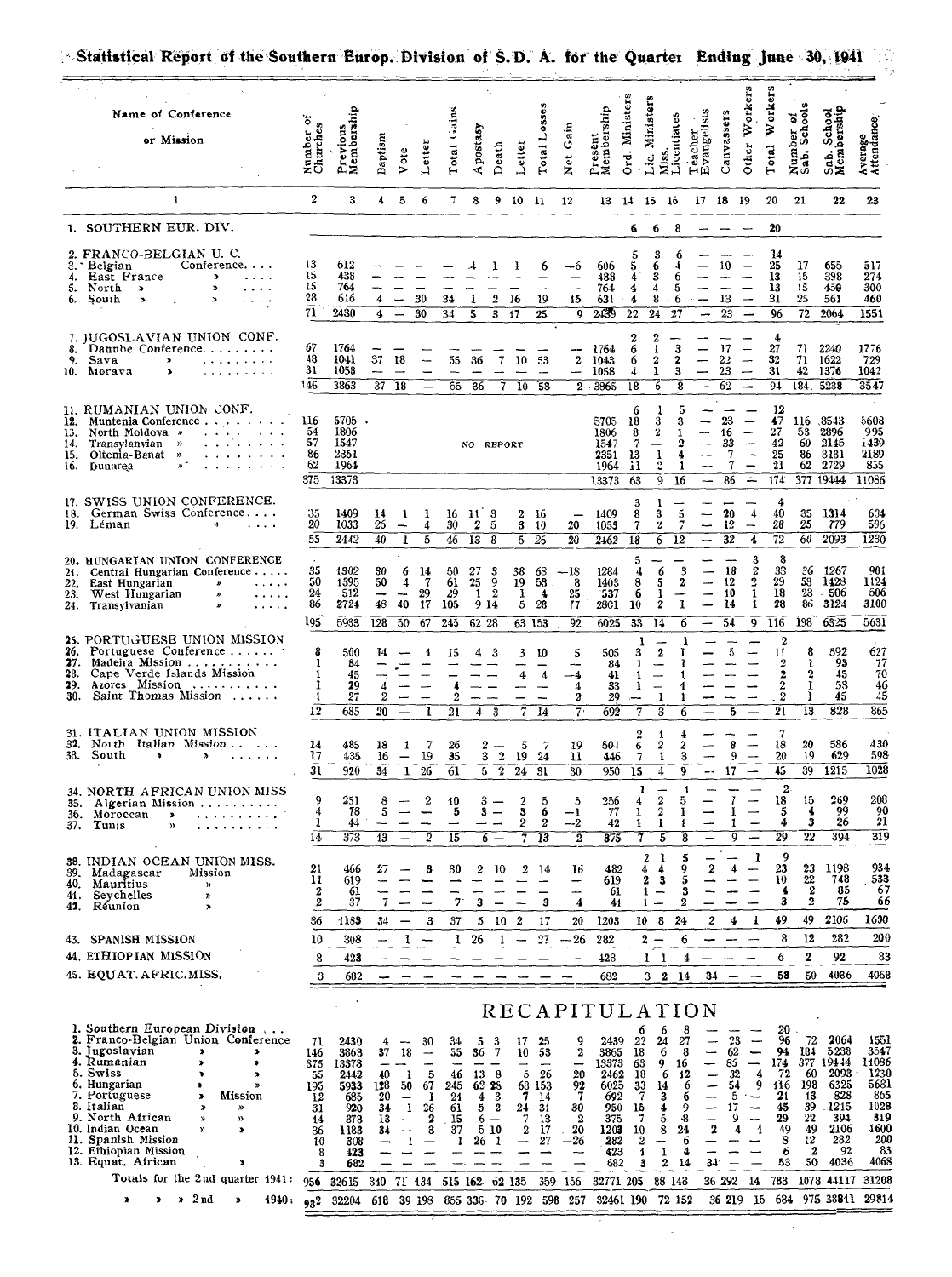### Financial Report of the Southern European Division of S. D. A. for the Quarter Ending June 30, 1941

|                                 | Name of Conference<br>or Mission                                                                                                                                                                                                                                                                                                                                                                                                                                                                  |                                                                                                     | Tithe<br>Total                                                                                          | Offerings<br>Specials)<br>Total<br>(incl.)                                               | Contributions<br>for Home<br>Miss, Work        | Contributions<br>for Local<br>Church Work     | Colporteur<br>Book Sales                                                                                |
|---------------------------------|---------------------------------------------------------------------------------------------------------------------------------------------------------------------------------------------------------------------------------------------------------------------------------------------------------------------------------------------------------------------------------------------------------------------------------------------------------------------------------------------------|-----------------------------------------------------------------------------------------------------|---------------------------------------------------------------------------------------------------------|------------------------------------------------------------------------------------------|------------------------------------------------|-----------------------------------------------|---------------------------------------------------------------------------------------------------------|
|                                 | $\mathbf{1}$                                                                                                                                                                                                                                                                                                                                                                                                                                                                                      |                                                                                                     | $\overline{2}$                                                                                          | 3                                                                                        | 4                                              | 5                                             | 6                                                                                                       |
| 3.<br>4.<br>5.<br>6.            | 1. SOUTHERN EUROPEAN DIVISION.<br>UNION CONF.<br>2. FRANCO-BELGIAN<br>Belgian Conference<br>.<br>East France Conference<br>$\mathbf{1} \cdot \mathbf{1} \cdot \mathbf{1} \cdot \mathbf{1} \cdot \mathbf{1} \cdot \mathbf{1} \cdot \mathbf{1} \cdot \mathbf{1} \cdot \mathbf{1}$<br>. <i>. .</i><br>North $\rightarrow$<br>$\,$<br>$\blacktriangleright$<br>.<br>South<br>$\bullet$                                                                                                                | F. Fr.<br>$\pmb{\ast}$<br>$\rightarrow$<br>y,<br>$\boldsymbol{\eta}$<br>$\mathbf{n}$<br>n<br>F. Fr. | 82,608.20<br>$292.466 -$<br>113.021.50<br>188,095.70                                                    | 16,912.08<br>115,959.20<br>80,483.95<br>213.355.23                                       | --.-                                           | —. —<br>$\frac{1}{2}$                         | 100,251.78<br>47,335.50<br>147,587.28                                                                   |
| 7.<br>8.                        | <b>JUGOSLAVIAN UNION CONF.</b><br>Danube Conference                                                                                                                                                                                                                                                                                                                                                                                                                                               | Dinar                                                                                               | 12,202.40                                                                                               | 5,333.88                                                                                 | —. —                                           | $-,-$                                         | 3,689.66<br>$21,732,-$                                                                                  |
| 9.<br>10.                       | .<br>Sava<br>$\bullet$<br>Morava<br>.<br>$\bullet$                                                                                                                                                                                                                                                                                                                                                                                                                                                | у,<br>n.<br>Dinar                                                                                   |                                                                                                         | <b>NO REPORT</b>                                                                         |                                                |                                               | $98,021--$<br>$25,374. -$<br>$145, 127. -$                                                              |
|                                 |                                                                                                                                                                                                                                                                                                                                                                                                                                                                                                   | \$                                                                                                  |                                                                                                         |                                                                                          |                                                |                                               | 3,120,20                                                                                                |
| 12<br>13.<br>14.<br>15.<br>16.  | 11. RUMANIAN UNION CONFERENCE<br>Muntenia Conference<br>North Moldova ><br>$\label{eq:reduced} \mathbf{1}_{\mathbf{1}} \mathbf{1}_{\mathbf{2}} \mathbf{1}_{\mathbf{3}} \mathbf{1}_{\mathbf{4}} \mathbf{1}_{\mathbf{5}} \mathbf{1}_{\mathbf{6}} \mathbf{1}_{\mathbf{7}} \mathbf{1}_{\mathbf{8}} \mathbf{1}_{\mathbf{9}} \mathbf{1}_{\mathbf{1}} \mathbf{1}_{\mathbf{1}}$<br>Transylvanian »<br>.<br>Oltenia-Banat »<br>$\mathcal{A}$ . And the set of the $\mathcal{A}$<br>Dunarea<br>$\mathbf{u}$ | Lei<br>$\mathbf{w}$<br>$\mathbf{v}$<br>$\mathbf{v}$<br>n,<br>Lei<br>\$                              | 778,488.-<br>$195.195 -$<br>$184,8.53, -$<br>$166,920, -$<br>$167,593. -$<br>$1.493.049 -$<br>11,197.90 | $89,560 -$<br>$23.128-$<br>23,896.50<br>$16,956-$<br>16,039.50<br>$169,580-$<br>1.271.85 | $-,-$<br>$-,-$<br>—<br>—.—                     | --.--<br>-.-<br>–.—<br>---<br>—.—<br>--.-     | $625, 133, -$<br>$160, 411, -$<br>$473.485 -$<br>$146.058-$<br>$101,206, -$<br>1,506,293,-<br>11,297.18 |
| 17.                             | SWISS I NION CONFERENCE                                                                                                                                                                                                                                                                                                                                                                                                                                                                           |                                                                                                     |                                                                                                         |                                                                                          |                                                |                                               |                                                                                                         |
| 18.<br>19.                      | German Swiss Conf.<br>Léman Conference                                                                                                                                                                                                                                                                                                                                                                                                                                                            | Sw. Fr.<br>$\mathbf{v}$<br>$\mathbf{a}$<br>Sw. Fr.                                                  | $34.655 -$<br>30,271.20<br>64,926,20<br>$14,933. -$                                                     | $17,229-$<br>10,431.76<br>27,660.76<br>6,361.98                                          | 1,593.80<br>3,823.80<br>5,417.60<br>1,246.04   | 4,814.35<br>5,756.28<br>10.570.63<br>2.431.24 | $29.431 -$<br>26,109.35<br>55,540.35<br>12,774.26                                                       |
| 20.<br>21.<br>22.<br>23.<br>24. | HUNGARIAN UNION CONFERENCE<br>Central Hungarian Conference<br>East Hungarian<br>$\rightarrow$<br>$\bullet \quad \bullet \quad \bullet \quad \bullet \quad \bullet \quad \bullet$<br>West Hungarian<br>$\bullet$<br>$\cdots$<br>Transylvanian<br>$\mathbf{r}$<br>$\alpha$ , and $\alpha$ , and $\alpha$                                                                                                                                                                                            | Pö<br>))<br>$\mathbf{v}$<br>$\mathbf{v}$<br>$\mathcal{V}$                                           |                                                                                                         | NO REPORT                                                                                |                                                |                                               | $6,130-$<br>5,007.70<br>4,948.70<br>4.571.20.<br>20,657.60                                              |
| 25.                             | PORTUGUESE UNION MISSION                                                                                                                                                                                                                                                                                                                                                                                                                                                                          | \$                                                                                                  |                                                                                                         |                                                                                          |                                                |                                               | 4,131.52                                                                                                |
| 26.<br>27.<br>28.<br>29.<br>30. | Portuguese Conference<br>Azeres Mission<br>Cape Verde Islands Mission<br>Saint Thomas Mission                                                                                                                                                                                                                                                                                                                                                                                                     | Es.<br>y)<br>3)<br>n<br>$\mathbf{y}$                                                                | 18,117.20<br>1,818.80<br>824.10<br>$3.916-$<br>512.10                                                   | $10.355 -$<br>852.15<br>589.70<br>880.85<br>163.10                                       | 2.839.75<br>سندر سند<br>-.-<br><u>in the c</u> | 672.70<br>-- -<br>55.20<br>120.80<br>20.50    | $809. -$<br>$-$ . $-$<br>≟.—                                                                            |
|                                 |                                                                                                                                                                                                                                                                                                                                                                                                                                                                                                   | Es.<br>\$                                                                                           | 25,188,20<br>1,007.50                                                                                   | 12,840.80<br>513,64                                                                      | 2,839.75<br>113.59                             | 869.20<br>34.76                               | $809 -$<br>32.36                                                                                        |
| 31.<br>32.<br>33.               | ITALIAN UNION MISSION<br>North Italian Mission.<br>South<br>$\mathbf{y}_i$<br>.<br>$\mathbf{v}$                                                                                                                                                                                                                                                                                                                                                                                                   | Lire<br>$\mathcal{V}$<br>Lire                                                                       | 35,550.70<br>25.322.10<br>60.872.80                                                                     | 16,580.90<br>12,532.25<br>29,113.15                                                      | 202.15<br>:02,15                               | 3,233.75<br>--.--<br>3,233.75                 | 18,370.95<br>17,915.50<br>36,286,45                                                                     |
|                                 |                                                                                                                                                                                                                                                                                                                                                                                                                                                                                                   | s                                                                                                   | $3,205, -$                                                                                              | 1.532.81                                                                                 | 10.64                                          | 170.25                                        | 1,910.45                                                                                                |
| 34.<br>35.<br>36.<br>37.        | NORTH AFRICAN UNION MISSION<br>Algerian Mission<br>Moroccan<br>.<br>n<br>Tunis<br>Y)<br>.                                                                                                                                                                                                                                                                                                                                                                                                         | F. Fr.<br>$\mathbf{n}$ $\mathbf{n}$<br>y,<br>w<br>F. Fr.                                            | $47,512-$<br>$17.567 -$<br>15,967<br>$81.046-$                                                          | 12,687.55<br>5,274.45<br>3,006.25<br>20.968.25                                           | <br>سرچ                                        | — —<br>--.--<br>--.--<br>—. —                 | $26,176-$<br>9,032.50<br>سندرسته<br>35,208.50                                                           |
|                                 |                                                                                                                                                                                                                                                                                                                                                                                                                                                                                                   | \$                                                                                                  | $2.026 -$                                                                                               | 524.23                                                                                   | ∽.−                                            | ⊸.⊸                                           | 880,19                                                                                                  |
| 38.<br>39.<br>40.<br>41.        | INDIAN OCEAN UNION MISS.<br>Madagascar Mission<br>Mauritius<br>. <i>. .</i> .<br><b>Seychelles</b><br>$\bullet$                                                                                                                                                                                                                                                                                                                                                                                   | F. Fr.<br>$\mathbf{v}$<br>n.<br>n<br>n                                                              | $6,100, -$<br>--.--<br>ست راست                                                                          | 2,548,15<br>--.--<br>$- -$                                                               |                                                | –.⊷<br>- -<br>سارت                            | $12,104. -$                                                                                             |
| 42.                             | Reunion<br>$\blacksquare$                                                                                                                                                                                                                                                                                                                                                                                                                                                                         | Y)<br>D)                                                                                            | $1,680-$                                                                                                | 744.30                                                                                   |                                                |                                               |                                                                                                         |
|                                 |                                                                                                                                                                                                                                                                                                                                                                                                                                                                                                   | F. Fr.<br>\$                                                                                        | $7,780-$<br>349.—                                                                                       | 3.292.45<br>82.31                                                                        | ---<br>--.-                                    | —.—<br>---                                    | $12.104. -$<br>302.60                                                                                   |
| 43.                             | <b>SPANISH MISSION</b>                                                                                                                                                                                                                                                                                                                                                                                                                                                                            | Pes.<br>s                                                                                           | 13 856.50<br>1,524.20                                                                                   | 3,432.45<br>377.57                                                                       | -.-<br>---                                     | —.—                                           |                                                                                                         |
| 44.                             | ETHIOPIAN MISSION                                                                                                                                                                                                                                                                                                                                                                                                                                                                                 | \$                                                                                                  |                                                                                                         | NO REPORT                                                                                |                                                |                                               |                                                                                                         |
| 45.                             | EQ. AFRICAN MISSION                                                                                                                                                                                                                                                                                                                                                                                                                                                                               | F. Fr.<br>Ş                                                                                         |                                                                                                         | NO REPORT                                                                                |                                                |                                               |                                                                                                         |
|                                 |                                                                                                                                                                                                                                                                                                                                                                                                                                                                                                   |                                                                                                     |                                                                                                         | RECAPITULATION                                                                           |                                                |                                               |                                                                                                         |
| 1.<br>2.<br>З.<br>4.            | Southern European Division<br>Franco-Belgian Union Conference<br>Jugoslavian<br>$\mathfrak{p}$ .<br>'n<br>Rumanian                                                                                                                                                                                                                                                                                                                                                                                |                                                                                                     | 12,202,40<br>--.--                                                                                      | 5,333.88<br>$-,-$                                                                        |                                                |                                               | 3,689.66<br>3,120.20                                                                                    |
| 5.                              | n,<br>$\mathbf{v}$<br>.Swiss<br>n<br>n                                                                                                                                                                                                                                                                                                                                                                                                                                                            |                                                                                                     | 11.197.90<br>$14,933-$                                                                                  | 1,271.85<br>6,361.98                                                                     | 1,246.04                                       | 2,431,24                                      | 11,297.18<br>12,774.26                                                                                  |
| 6.<br>7.                        | Hungarian<br>$\pmb{\ast}$<br>×<br>Portuguese<br>Mission<br>»                                                                                                                                                                                                                                                                                                                                                                                                                                      |                                                                                                     | 1.007.50                                                                                                | 513.64                                                                                   | 113.59                                         | 34 76                                         | 4,131.52<br>32.36                                                                                       |
| 8.<br>9.                        | Italian-<br>'n<br>R<br>North African<br>n<br>n                                                                                                                                                                                                                                                                                                                                                                                                                                                    |                                                                                                     | $3,205. -$<br>$2,026-$                                                                                  | 1.532.81<br>524.23                                                                       | 10.64                                          | 170.25<br>--.---                              | 1,910.45<br>880.19                                                                                      |
| 10.<br>11.                      | Indian Ocean<br>m<br>,<br>Spanish<br>$\blacksquare$                                                                                                                                                                                                                                                                                                                                                                                                                                               |                                                                                                     | $349. -$<br>1,524,20                                                                                    | 82.31<br>377.57                                                                          |                                                | –.—                                           | 302.60<br>للمعارضهم                                                                                     |
| 12.                             | Ethiopian<br>$\mathbf{r}$<br>13. Eq. African<br>$\mathbf{v}$                                                                                                                                                                                                                                                                                                                                                                                                                                      | \$<br>\$                                                                                            | مسترجعات                                                                                                |                                                                                          |                                                | –.—<br>—.—                                    |                                                                                                         |
|                                 | Totals for the second quarter 1941<br>$\mathcal{V}$<br>$\mathcal{D}$ $\mathcal{D}$<br>y)<br>n<br>1940                                                                                                                                                                                                                                                                                                                                                                                             | \$<br>\$                                                                                            | 46,445,—<br>54.954.60                                                                                   | 15,998.27<br>20,808.46                                                                   | 1,370.27<br>878.71                             | 2,636.25<br>3,079.21                          | 38,138.42<br>23,952.59                                                                                  |

\$

5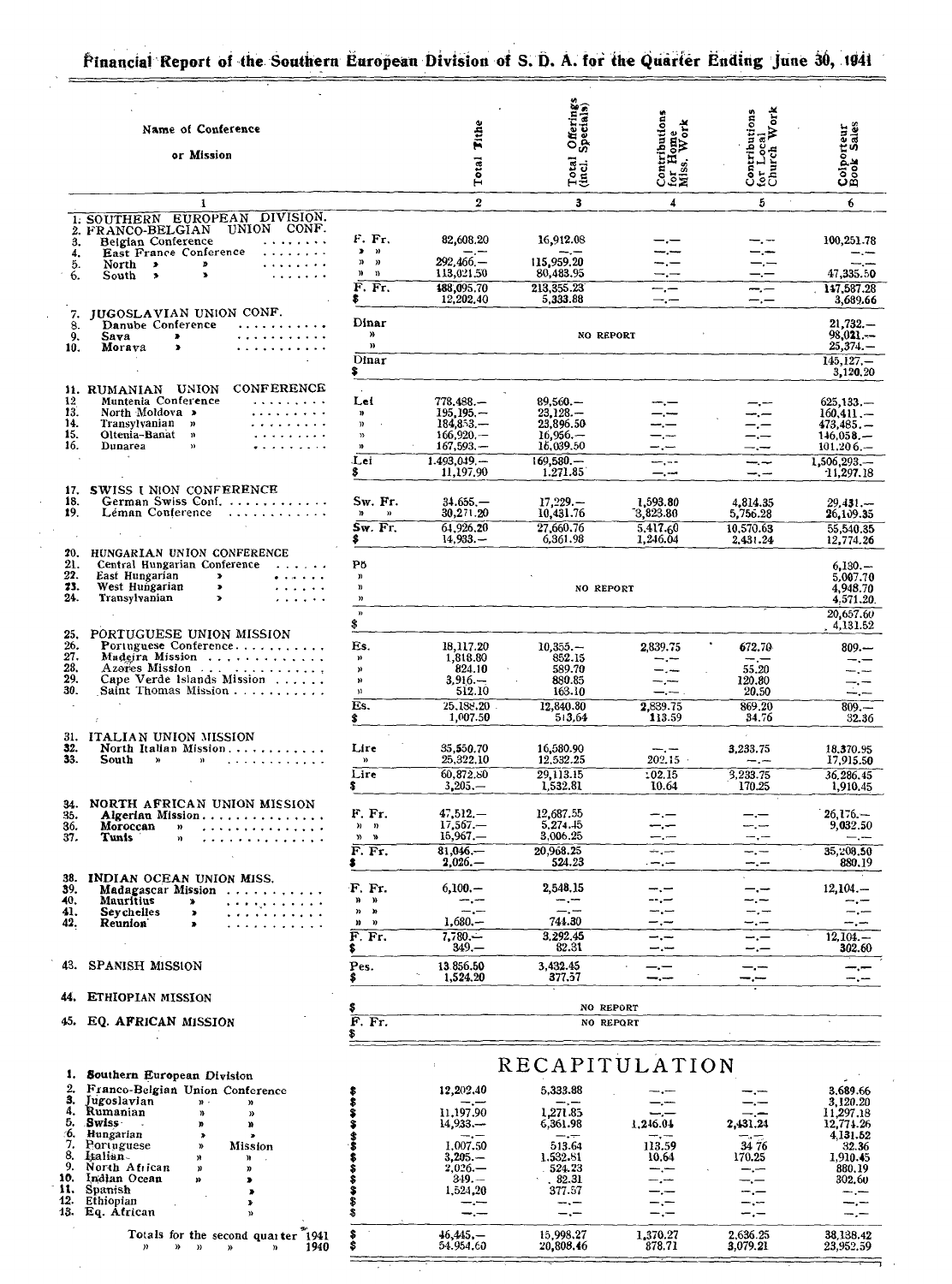|                                                |                                                                               | Special Offer.                                                       |                                                                  |                                                          |                                       |                                                                     |                                                             |                                                             |                                                                    |  |  |  |  |
|------------------------------------------------|-------------------------------------------------------------------------------|----------------------------------------------------------------------|------------------------------------------------------------------|----------------------------------------------------------|---------------------------------------|---------------------------------------------------------------------|-------------------------------------------------------------|-------------------------------------------------------------|--------------------------------------------------------------------|--|--|--|--|
|                                                | Sabbath School<br>Offerings (exc.<br>13th Sabbath)                            | 13th Sabbath<br>Offering                                             | Harvest<br>Ingathering                                           | Annual<br>Offerings                                      | Miscellaneous<br>Offerings            | Self Denial<br>Offerings                                            | Big<br>Week                                                 | Young<br>People's<br>Collection                             | (Relief Fund)<br>Weekly<br>Offerings                               |  |  |  |  |
|                                                | 7                                                                             | 8                                                                    | 9                                                                | 10                                                       | 11                                    | 12                                                                  | 13                                                          | 14                                                          | 15                                                                 |  |  |  |  |
| ı.<br>$\frac{2}{3}$ .<br>$\frac{4}{5}$ .<br>6. | 6,295.90<br>— ,---<br>22.176.75<br>11,795.90<br>40,268.55<br>1,006.71         | 1,305.15<br>$-,-$<br>$5,179. -$<br>3,088.<br>9,572.15<br>239.31      | --.<br>45,232.90<br>43,647.50<br>88.880.40<br>2,222.01           | 227.80<br>— .—<br>1,675.95<br>$-,-$<br>1,903.75<br>47.59 | --.--<br>-- -                         | $-$ . $-$<br>an jun<br>16,646.10<br>8,609.70<br>25,255.80<br>631.40 | 9,081.20<br>25,048.50<br>13,233.75<br>47,363.45<br>1,184.08 | 109,10<br>109.10<br>2.73                                    | 2.03<br>–.—<br>–.—<br>$2.\overline{03}$<br>$-.05$                  |  |  |  |  |
| 7.<br>8.<br>9.<br>10.                          |                                                                               |                                                                      |                                                                  |                                                          | NO REPORT                             |                                                                     |                                                             |                                                             |                                                                    |  |  |  |  |
|                                                |                                                                               |                                                                      |                                                                  |                                                          |                                       |                                                                     |                                                             |                                                             |                                                                    |  |  |  |  |
| 11.<br>12.<br>13.<br>14.<br>15.<br>16.         | 68,990.<br>19,158.<br>$19,883. -$<br>$12,953. -$<br>$12,775. -$<br>$133,759-$ | $1,592. -$<br>$276-$<br>$316 -$<br>$3,176. - 1,189. -$<br>$6,549, -$ | $1,065-$<br>$70. -$<br>$300 -$<br>264.—<br>$275 -$<br>$1,974, -$ | $6,481--$<br>— .—<br>$850 -$<br>$7,331-$                 | ÷.                                    | $97 -$<br>— .—<br>$97 -$                                            | --.--<br>$1,757. -$<br>$1,757. -$                           | $4,329-$<br>$20 -$<br>$136-$<br>$-,-$<br>$31 -$<br>$4,516-$ | $7,006. -$<br>$3,604-$<br>1,504.50<br>$563 -$<br>919.50<br>13,597. |  |  |  |  |
| 17.                                            | 1,003.19                                                                      | 49.12                                                                | 14.80                                                            | 54.98                                                    |                                       | $-.73$                                                              | 13.18                                                       | 33.87                                                       | 101.98                                                             |  |  |  |  |
| 18.<br>19.                                     | $4,553-$<br>4,156.34<br>8,709.34<br>2,003.15                                  | 850.—<br>1,300.35<br>2,150.85<br>494.70                              | $-,-$<br>$19 -$<br>$19 -$<br>4.37                                | —.—<br>—.—<br>— . —<br>--.-                              | $75. -$<br>526.56<br>601.56<br>138.36 | $4,881-$<br>2,464.94<br>7,345.94<br>1,689.57                        | $6,625-$<br>1,775.07<br>8,400.67<br>1,932.02                | $183 -$<br>180.25<br>363.25<br>83.54                        | $62 -$<br>8.75<br>70,75<br>16.27                                   |  |  |  |  |
| 20.<br>21.<br>$\frac{22}{23}$<br>24.           |                                                                               |                                                                      |                                                                  |                                                          | NO REPORT                             |                                                                     |                                                             |                                                             |                                                                    |  |  |  |  |
| 25.<br>26.                                     | 2,882,85                                                                      | 1,078.40                                                             | 1,131.60                                                         |                                                          |                                       | 706.35                                                              | 4,004.35                                                    | 551.45                                                      |                                                                    |  |  |  |  |
| 27:<br>$\frac{28}{29}$<br>30.                  | 351.25<br>180.15<br>282,45                                                    | $-,-$<br>50.05<br>$52 -$                                             | --- , ---<br>--.--<br>$400 -$                                    | 146.40                                                   |                                       | $-\cdot$<br>359.50<br>—.—                                           | 500.90<br>— —<br>-.--                                       |                                                             |                                                                    |  |  |  |  |
|                                                | 163.10<br>3,859.80<br>154.40                                                  | $\frac{1}{2}$<br>1,180,45<br>47.22                                   | سب را ب<br>1,531.60<br>61.26                                     | $-,-$<br>146.40<br>5.86                                  | --.---<br>——                          | $-,-$<br>1,065.85<br>42.63                                          | --.--<br>4,505.25<br>180.21                                 | --.--<br>551.45<br>22.06                                    | —. —<br>—, —                                                       |  |  |  |  |
| 31.<br>32.                                     | 4,675.40.                                                                     | $1,65$ .10                                                           | $60 -$                                                           | m., m                                                    |                                       | 6,299.60                                                            | 3.824.30                                                    | $50. -$                                                     | 14.50                                                              |  |  |  |  |
| 33.                                            | 4,665.25<br>9,310.65<br>491.78                                                | 1,427.40<br>3,084.50<br>162.40                                       | $300 -$<br>$360 -$<br>18.96                                      | —. —<br>—. —                                             | —, —                                  | 4,075.65<br>10,375.25<br>546.25                                     | 2,013.95<br>5,838.25<br>307.38                              | $50 -$<br>$100 -$<br>5.27                                   | ---. ---<br>14.50<br>$-.77$                                        |  |  |  |  |
| 34.<br>35.                                     | 4,704.75                                                                      | 1,622.60                                                             | 1,104.55                                                         | —.—<br>---                                               | -- -<br>$100 -$                       | $3,064. -$                                                          | 2,021.65                                                    | $70 -$                                                      |                                                                    |  |  |  |  |
| 36.<br>37.                                     | 1,676.45<br>$852 -$                                                           | 561.10<br>$110 -$                                                    | $-,-$<br>— <u>,</u> —                                            |                                                          |                                       | 959.90<br>747.50                                                    | $2,077. -$<br>1,296 75                                      | --.--<br>---                                                |                                                                    |  |  |  |  |
| 38.                                            | 7,233.20<br>180.83                                                            | 2,293.70<br>57.35                                                    | 1,104.55<br>27.62                                                | mm , mm                                                  | $100 -$<br>2.50                       | 4.771.40<br>119.29                                                  | 5,395.40<br>134.89                                          | 70.—<br>1.75                                                |                                                                    |  |  |  |  |
| Ŝ9.<br>40.                                     | 2,049.20<br>$-,-$                                                             | 235.75<br>—., —                                                      | $10 -$<br>—.—                                                    | 172.90<br>--- <sub>-</sub> ---                           |                                       | — .—                                                                | 12.75<br>⊷.−–                                               | 67.55<br>—.—                                                |                                                                    |  |  |  |  |
| 41.<br>42.                                     | $ -$<br>286.30<br>2,335.50                                                    | --.-<br>$-,-$<br>235.75                                              | --.--<br>—. —<br>$10 -$                                          | $386 -$                                                  |                                       | $22. -$                                                             | -- -<br>$50 -$                                              | ⊸.—<br>⊸,—                                                  |                                                                    |  |  |  |  |
|                                                | 58.39                                                                         | 5.89                                                                 | $-.25$                                                           | 558.90<br>13.97                                          | --.<br>—.—                            | $22 -$<br>-- 55                                                     | 62.75<br>1.57                                               | 67.55<br>1.69                                               | --.--                                                              |  |  |  |  |
| 43.<br>44.                                     | $1,785-$<br>196.35                                                            | 329.70<br>36.27                                                      | —. —<br>—, …                                                     | $-,-$<br>—, —                                            | 122.75<br>13.50                       | $1.195. -$<br>131.45                                                | --.--<br>$-,-$                                              | $-,-$<br>$-,-$                                              | ⊸.,⊷<br>ma <sub>r</sub> im                                         |  |  |  |  |
| 45.                                            |                                                                               |                                                                      |                                                                  |                                                          | NO REPORT                             |                                                                     |                                                             |                                                             |                                                                    |  |  |  |  |
|                                                |                                                                               |                                                                      |                                                                  |                                                          | NO REPORT                             |                                                                     |                                                             |                                                             |                                                                    |  |  |  |  |
| 1.                                             |                                                                               |                                                                      |                                                                  | RECAPITULATION                                           |                                       |                                                                     |                                                             |                                                             |                                                                    |  |  |  |  |
| 2.<br>3.                                       | 1,006.71<br>$-$ , $-$                                                         | 239.31<br>$-,-$                                                      | 2,222.01<br>$-$                                                  | 47.59<br>$-,-$                                           |                                       | 631.40<br>$-,-$                                                     | 1,184.08<br>$-,-$                                           | 2.73<br>$-,-$                                               | $-.05$<br>--.--                                                    |  |  |  |  |
| 4.<br>5.<br>6,                                 | 1,003.19<br>2 003.15<br>--.-                                                  | 49.12<br>494.70<br>$-$ , $-$                                         | 14.80<br>4.37<br>سبي                                             | 54.98<br>$-,-$                                           | ⊸.—<br>138.36                         | $-.73$<br>1,689.57<br>سمار بنب                                      | 13.18<br>1,932.02<br>$ -$                                   | 33.87<br>83.54<br>حدرسة                                     | 101.98<br>16.27                                                    |  |  |  |  |
| 7.<br>8.                                       | 154.40<br>491.78                                                              | 47.22<br>162.40                                                      | 61.26<br>18.96                                                   | 5.86                                                     | - . - - -                             | 42.63<br>546.25                                                     | 180.21<br>307.38                                            | 22.06<br>5.27                                               | .77                                                                |  |  |  |  |
| 9.<br>10,                                      | 18.83<br>58.39                                                                | 57.35<br>5.89                                                        | 27.62<br>$-.25$                                                  | 13.97                                                    | $2.50 +$<br>$-,-$                     | 119.29<br>$-.55$                                                    | 134.89<br>1.57                                              | 1.75<br>1.69                                                |                                                                    |  |  |  |  |
| 11.<br>12,<br>13.                              | 196.35<br>$\sim$ $-$<br>--.-                                                  | 36.27<br>$-,-$<br>--.-                                               | $-,-$<br>—, —<br>$-$ . $-$                                       | —. —<br>$-$ . $-$                                        | 13.50<br>$-.-$<br>$-,-$               | 131.45<br>$-,-$<br>$-,-$                                            | $\equiv \equiv$                                             | —,—<br>----<br>—.—                                          | $-,-$<br>-.—<br>--.--                                              |  |  |  |  |
|                                                | 5,094.80<br>$6,990.86 -$                                                      | 1,092.26<br>1,878.42                                                 | 2,349.27<br>653,63                                               | 122.40<br>380.81                                         | 154.36<br>128.12                      | 3,161.87<br>5.864.51                                                | 3,753.33<br>4,513,76                                        | 150.91<br>161.20                                            | 119.07<br>237.15                                                   |  |  |  |  |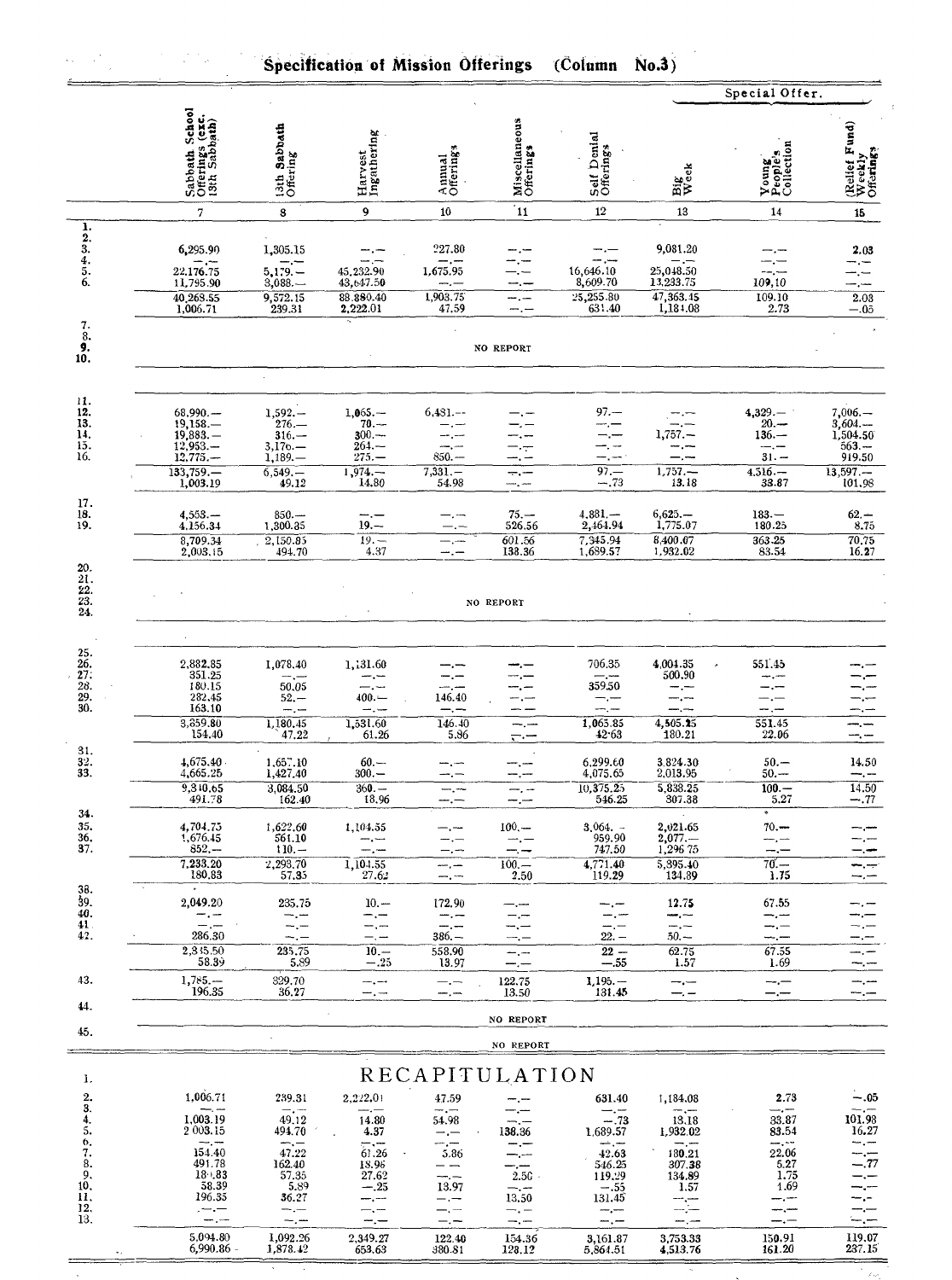## **Working with God**

"It is better to trust in the Lord than to put confidence in man." (Ps. 118: 8.)

One of the principal characteristics of God's people in the last days will be, according to Revelation 14:12, the "faith of Jesus." This means that they will have just as full a confidence in God's leadings as did Jesus when He was on earth. And we must attain this prophetic height of spiritual experience if the work God has set Himself to do in our day is to be accomplished in and through us. It is one thing to believe in Jesus, quite another to live His life and experience His faith day by day, hour by hour.

"It is better to trust ih the Lord . . ." We want this to be our watchword and our experience in the German Swiss Conference. Following our annual meeting in Zurich last April  $-$  a meeting which was greatly blessed of God, - we went courageously back to our tasks, happy in the Lord. We are working with all our might, and despite the crisis conditions that prevail, a certain success is being encountered. The work is going forward. During the first quarter of this year, sixteen people entered our churches by baptism. An additional twenty were baptized in August; and in different places there are prospects of further success. True, hearts are ofttimes as hard as the Alpine rocks, but God's word can break "the rock in pieces."  $($  Jer.  $23:29.)$ 

The main thing is to labor with the Lord and have Him on our side. Then He can help us onward. Not only does He know the work to be done and how to do it; He also knows us better than we know ourselves; Thus He many times leads us into duty contrary to our liking. But His plan is always better than ours, and succeeds when ours has come to nought. Often, in fact, God brings us into strait circumstances that our faith may be made stronger. When selfish plans have crashed about our heads, we often acquire anew outlook — God's outlook and unfettered we can soar to a new level of achievement. 'So it is that we would count upon the Lord in our labor, and faithfully carry on.

In the Bernese Oberland, Brother S. Buchli and Sister M. Dutler, a Bible worker, are at work. The soil in that part of Switzerland yields reluctantly its produce; likewise much labor is required for a meager harvest of souls. The Lord is at work, however, and a nice interest is developing. The city of Berne, Switzerland's capital, is also a difficult field. Brother V. Butler, who was located there until lately, has been replaced by Elder H. Willi. Brother Butler has taken over the work in Lucerne — the city of light — which was the former field of Brother Willi. In Solothurn, a stronghold of Catholicism, the gospel is making good headway. gospel is making good headway. Brother N. Stuber, one time colporteur leader, is located there. In the sector from Aarau to Langenthal, Brother J. Bommer is standing guard, and many good souls are being taken captive unto

the Lord. The message is being proclaimed in Basel, the old Reformation center, by Elder H. Moschinger and Sister M. Rommel. In Zurich and certain nearby places, Brother A. Brand and Sister B. Schmidt have been laboring diligently. Now Brother Buchli is to join with them. Elder R. Bailer is having good results in Winterthur. His field extends to the Rhine Falls. Brother 0. Hollenweger works in the old city of Gallus ; while Brother A. Baumann is endeavoring to set new groups alight among the Grisons' mountain peaks. Only one part of our field remains entirely untouched: the primitive cantons which were the cradle, 650 years 'ago, of the Swiss Confederation. May we soon be able to turn our attention to those historical grounds also.

Despite hard times, our financial situation is better than in former years. We thank the Lord for His blessing and for the faithfulness of our 1409 members.

Elder H. Struve, of the Division office, is giving us good help in the Home Missionary Department. When he cannot be present in body, his suggestions and circular letters serve as an inspiration to all. It seemed difficult this year to get the Big Week work in motion, but finally all the churches rallied and our goals were reached. Now we are in the midst of another Harvest Ingathering campaign. Judging from the first reports, it will be a most successful one. No goal must remain unreached.

An enthusiastic and successful work is being done for and by our youth. Brother Moschinger, assisted very capably by Brother Paul Steiner, is giving inspiringleadership in the M: V. Department. Brother Steiner gives special attention to Junior work, developing the progressive education plan for the children. We can expect great things from the Junior movement in the near future.

As we look back over the past months, our hearts are filled with joy and hope. But we want to see more done for the advancement of God's cause. The future does not appear very bright in many ways, but the dark hours, we know, are God's way to teach trust and confidence to His children. Come what may, in all and through all His name will be glorified.

Jean Fehr

# **Annual Meetings**

260 E

*Despite war conditions, annual meetings were held in three fields during the past quarter.* 

*The* North France Conference, *though occupied territory at present, headed the list. It was thought inadvisable to make an effort to bring delegates together in Paris from all parts of the Conference, and therefore two meetings were held. The first took place in Paris, July 4 - 6, and*  the second in Angers, July 11 - 13. Both meetings were well attended *and, we are told, did inestimable good. Business sessions having been eliminated in both cases, all the time from Friday to Sunday evening was given over to spiritual interests. Only partial reports have reached us from these meetings, as no representative from the Division office attended them. We have learned, however, that as a manifestation of gratitude to God for His keeping care, those present made a real sacrifice of their means in behalf of the cause. The two Sabbath morning offerings amounted to 22,000 francs (French).* 

6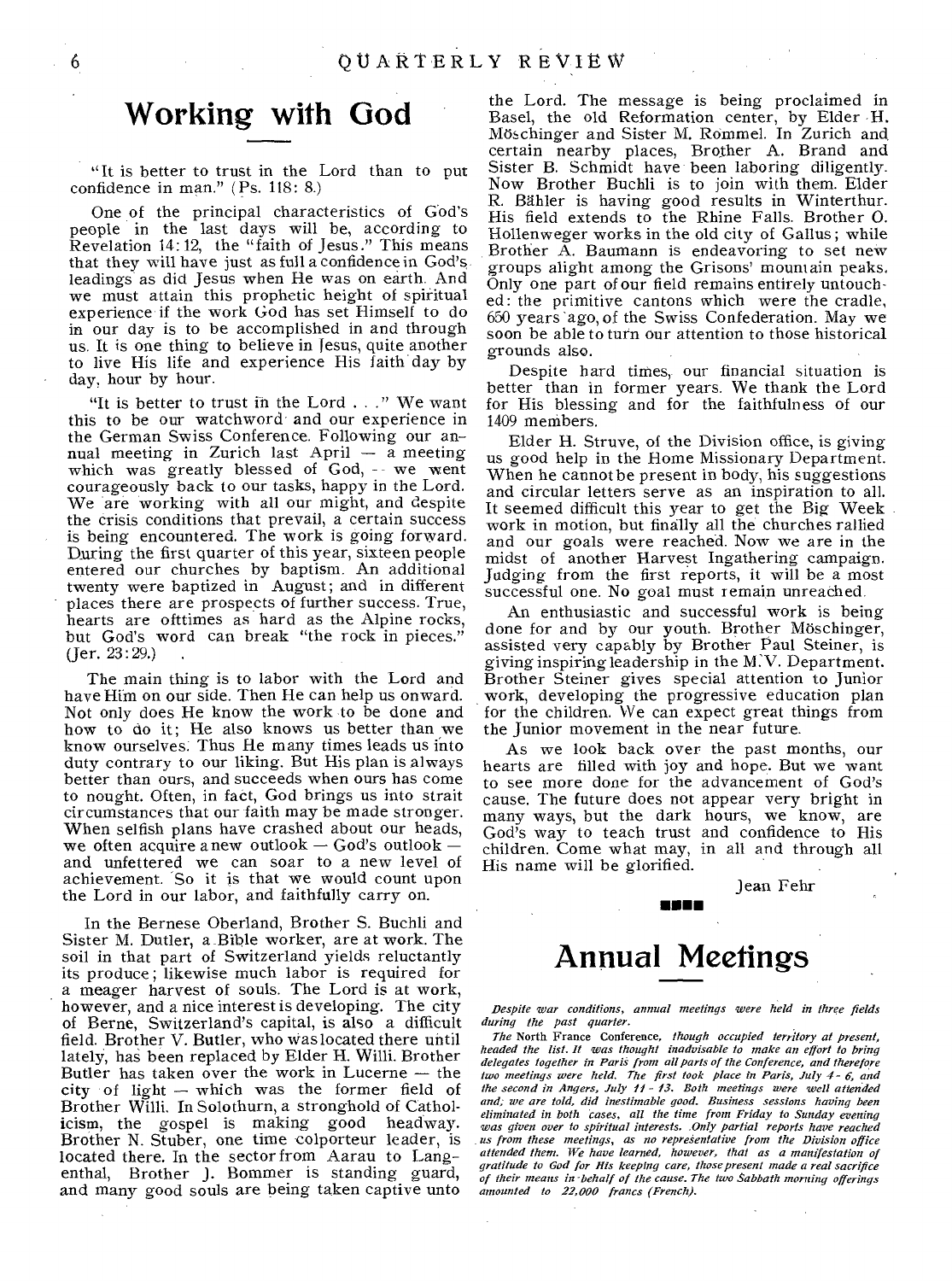*.The* Leman Conference *annual session convened in Lausanne, July 30- August 3. It is' perhaps the one annual meeting in Southern Europe to be held this year in normal ctrcumstances. What a privilege to be able to pursue the work of God in 1941 unmolested by war !* 

*At the opening meeting, Brother A. Meyer, president of the Conference: reviewed the work of the past year. We glean the following from his report .* 

*"During the past year, the war has continued in Europe with unabatep fury, spreading constantly to new lands. Privations and suffering have been multiplied, ruins and misery accumulated. Many hearts are in mourning today in lands where -we have brethren of like faith.* 

*"Is it not extraordinary that Switzerland • has been spared until now*  in the midst of the tempest? In His goodness, God has protected our<br>country, no doubt in order that it may accomplish a mission in the world.<br>If until now the word of the prophet, 'hitherto hath the Lord helped us'<br>(1 Sam. *purpose in it all. We believe that He has a- mission for our country in the world, but we also believe that He has kept our land in peace in order that we may do a special work in behalf of God's cause in this crisis hour.* 

*"Despite critical times, 1940 was one of the best years in a long time for our Conference. Tithes and offerings increased in an appreciable degree. Harvest Ingathering met with particular success. A special gift 'of 5,000 francs (Swiss) was made by the Conference last year to our churches in France and Belgium as war relief. This was an expression of our sympathy and affection in a time of distress.* 

*"However, war, although it be beyond our frontiers, does have direful effects upon certain of our activities. The publishing work suffered more than any other, due to the fact that many colporteurs were in military service during a good part of the year. Sales were somewhat down in 1940. But it is encouraging to note that there is a real increase for the first six months of the present year. For a time it appeared doubtful that books could be got to us from Melun ; and in order to forestall any lack of literature, our tract society brought out in Lausanne a 5,000 edition of the book 'Science et Cuisine.'* 

*"Evangelistic efforts have gone forward in Geneva, Rolle, Lausanne, Clasen, Payerne, Bienne, La Chaux-de-Fonds and St. lazier. A particularly large interest seems to have developed in Bienne, bath in the French and in the German work. In 1940, 50 members were added by baptism. The total membership of the Conference, per December 31, 1940, standing at 1,044.* 

*"Without doubt, we are facing times of difficulty, It is hard to know what the future holds in store for us. But we shall not draw back in well doing. Girding the strength that God gives us with faith and courage, we shall advance to greater victories."* 

*This year the Swiss people have celebrated the 650th anniversary of the foundation of the Confederation. At such a time, and in view of Switzerland's special situation in Europe today, the Swiss people are full of gratitude to divine providence. Our brethren join in this sentiment, with the additional thought that Switzerland is being used of God in a special way for the pursuance of His work. As a token of gratitude, a special offering was taken Sabbath morning. It brought in 6,400 francs (Swiss).* 

*The* South France Conference *assembly' was held on the property of our French College, in Collonges-sous-Scdeve, August 4-10. This was the first meeting in two years, last year's conference session naturally having been dropped out. It was a joy to meet again with representatives of that Conference and to hear from their lips the story of God's care. A goodly number of delegates were present for the entire session, and the attendance was about 300 over the week-end.* 

*Elder J. C. Guertin, president of the Conference, and his associates presented encouraging reports of progress in the last months. Despite war and refugee conditions, there was notable progress in both tithes and offerings. This sounds like a miracle. Indeed it was ! A miracle due to God's fidelity and to the loyalty of His children. The Sabbath offering brought in 16,000 francs (French).* 

*I shall add that no change of importance was made in the staff of the fields covered by this report. Plans were laid, however, for future progress. Study was given to a number of problems, and in each case, some thirteen resolutions were reported back to the assembly and adopted unanimously. For full success only God's blessing is needful, and the brethren are sure that it will not be lacking.* 

*W. H. B.* 

" It is the state of the heart within a man, and not the sky above him, which determines his happiness." - Seneca.

### Letters from the Cameroon

#### *(Continued from page 2)*

in our schools, and we could add another  $200$  very easily were it financially possible for us to open additional stations. Everywhere there is a call today for the Seventhd-ay Adventists, and you can imagine how hard it is for us to constantly say: Wait until later."

This about the Bible training school.

"The Bible training school inNanga-Eboko now gives us real satisfaction. More than 60 students are in attendance regularly, which means that we will be able to prepare twelve to fifteen capable native workers this year. Will there be funds to employ them? We certainly hope so. The ripening harvest field beckons us on."

Brother Fridlin closes his last letter with this little experience :

"Six weeks ago, I baptized a young native aged 25. He is a very interesting case. Some three years ago, one of the important Protestant mission societies operating in the Cameroon granted him a ministerial interneship and he was sent to the 'Batouri country . While there, he came into contact with our Mission, and, through Brother Z. Yéretzian, bought about all our denominational books in French. During two years he studied this literature and finally accepted the message. He is now in Nanga as a student in our Bible training - school. He is above the average in intelligence, deeply consecrated to God, and no doubt will make a fine worker. This is but one of the many cases that show how God is working mightily in the hearts of the Cameroon peoples. We find our joy in what is being accomplished, and this more than compensates for all the difficulties of a material nature that confront us."

W. R. B.

#### CONTENTS

| The Hand to the Plough $\ldots$ $\ldots$ $\ldots$ $\ldots$ $\ldots$                                                                                                                                                            |  |  |  |  |  |  |
|--------------------------------------------------------------------------------------------------------------------------------------------------------------------------------------------------------------------------------|--|--|--|--|--|--|
| Letters from the Cameroon $\ldots$ , $\ldots$ , $\ldots$ , $\ldots$                                                                                                                                                            |  |  |  |  |  |  |
| Statistical Report (2002) 2003 (2004) 2004 2004 2004 2005 2004 2005 2004 2005 2006 2007 2008 2007 2006 2007 2008 2007 2008 2007 2008 2007 2008 2007 2008 2007 2008 2007 2008 2007 2008 2007 2008 2007 2008 2007 2008 2007 2008 |  |  |  |  |  |  |
| Financial Report $\ldots$ 4,5                                                                                                                                                                                                  |  |  |  |  |  |  |
|                                                                                                                                                                                                                                |  |  |  |  |  |  |
| Annual Meetings 7                                                                                                                                                                                                              |  |  |  |  |  |  |
| Interesting Items $\ldots$ 8                                                                                                                                                                                                   |  |  |  |  |  |  |

#### SOUTHERN EUROPEAN

#### QUARTERLY REVIEW

*Organ of the Southern European Division of Seventh-day Adventists published every quarter* 

#### *Subscription prices :*

| France 4 frs<br>Other countries $\ldots$ $\ldots$ $\ldots$ $\ldots$ 6 frs                     |  |  |  |  |  |  |  |  |  |  |  |  |  |
|-----------------------------------------------------------------------------------------------|--|--|--|--|--|--|--|--|--|--|--|--|--|
| Address of Editor (to whom all manuscripts should be sent)<br>Höheweg 17, Berne, Switzerland. |  |  |  |  |  |  |  |  |  |  |  |  |  |

W. R. Beach  $\cdots$   $\cdots$   $\cdots$   $\cdots$   $\cdots$  Editor